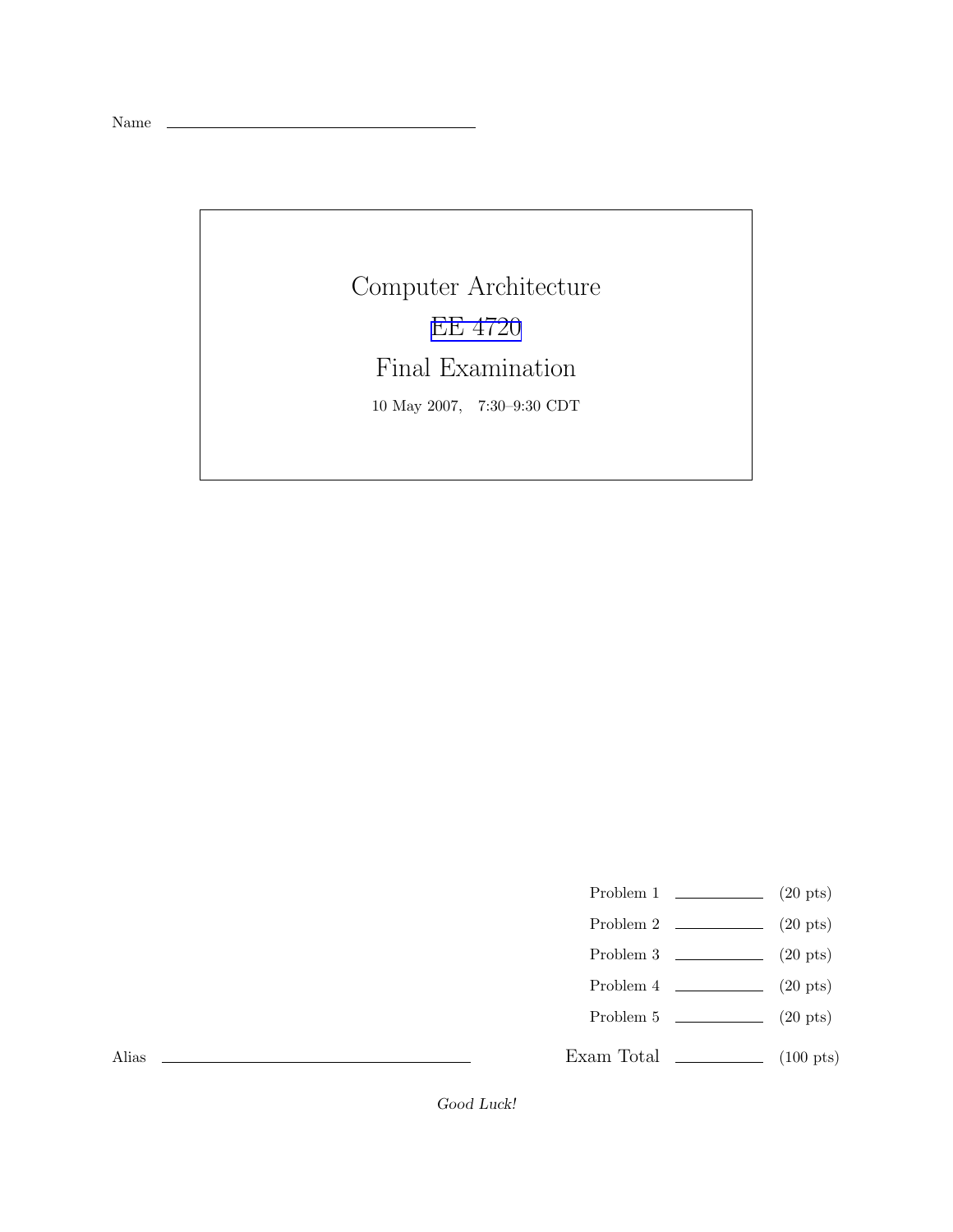Problem 1: (20 pts) The statically scheduled MIPS implementation illustrated to the right is taken from the class notes. To avoid making things too easy some descriptions were removed from logic blocks in the lowerleft corner.

+1

Mem Port

PC

Addr

30 2 "0"

Data Out

(a) The execution of a code fragment is shown below, followed by a table with rows corresponding to labeled wires in the diagram (including Stall ID). Fill in the table showing values on those wires only for cycles in which those values are used. That is, if a value in the table is changed execution must be incorrect.



 $\vert \ \ \vert$ Complete the table, omitting unused values. # Cycle 0 1 2 3 4 5 6 7 8 9 10 mul.d f2, f12, f18 IF ID M1 M2 M3 M4 M5 M6 WF add.d f8, f10, f16 IF ID A1 A2 A3 A4 WF sub.d f6, f20, f14 IF ID -> A1 A2 A3 A4 WF lwc1 f4, 0(r1) IF -> ID -------> EX ME WF # Cycle 0 1 2 3 4 5 6 7 8 9 10

| A :       |             |              |                |                         |                 |                 |                 |                 |                |   |    |  |
|-----------|-------------|--------------|----------------|-------------------------|-----------------|-----------------|-----------------|-----------------|----------------|---|----|--|
| B:        |             |              |                |                         |                 |                 |                 |                 |                |   |    |  |
| C:        |             |              |                |                         |                 |                 |                 |                 |                |   |    |  |
| D:        |             |              |                |                         |                 |                 |                 |                 |                |   |    |  |
| Stall ID: |             |              |                |                         |                 |                 |                 |                 |                |   |    |  |
| # Cycle   | $\mathbf 0$ | $\mathbf{1}$ | $\overline{2}$ | $\overline{\mathbf{3}}$ | $4\overline{ }$ | $5\overline{)}$ | $6\overline{6}$ | $7\overline{7}$ | 8 <sup>8</sup> | 9 | 10 |  |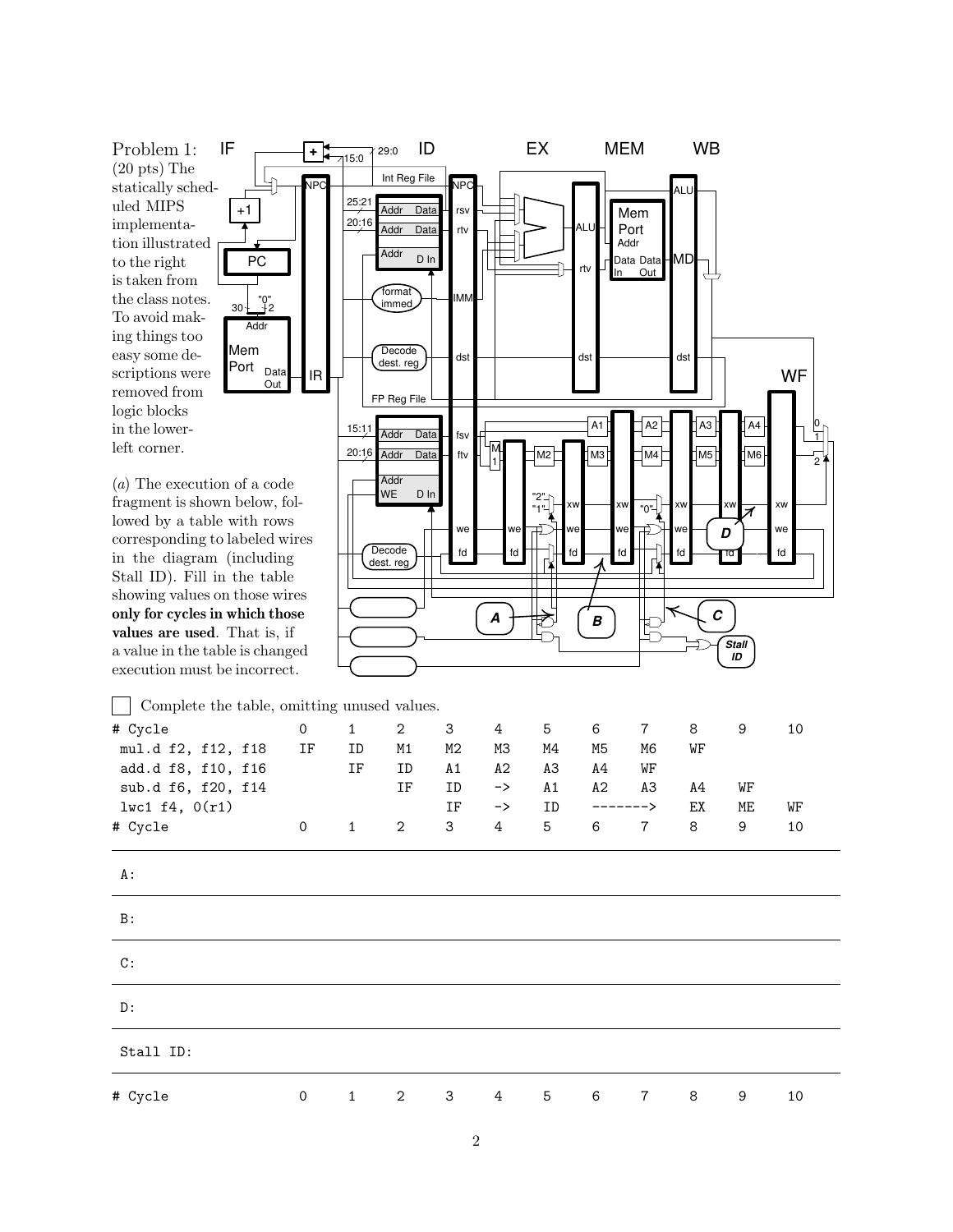

(b) Show the execution of the code below on the implementation assuming that all needed bypass are present. Don't forget to check for dependencies. (Instruction mtc1 moves a value from an integer register to a floatingpoint register.)

 $\mathcal{L}$ Pipeline diagram.

mtc1 f2, r7 add.s f3, f4, f2

add.s f6, f3, f8

(c) Add the bypass paths needed by the code above and show the control logic for the added paths. Do not add unneeded bypass paths. Hint: Control logic should consist of two one-bit signals.

Bypass paths for code above.

Control logic for added bypass paths.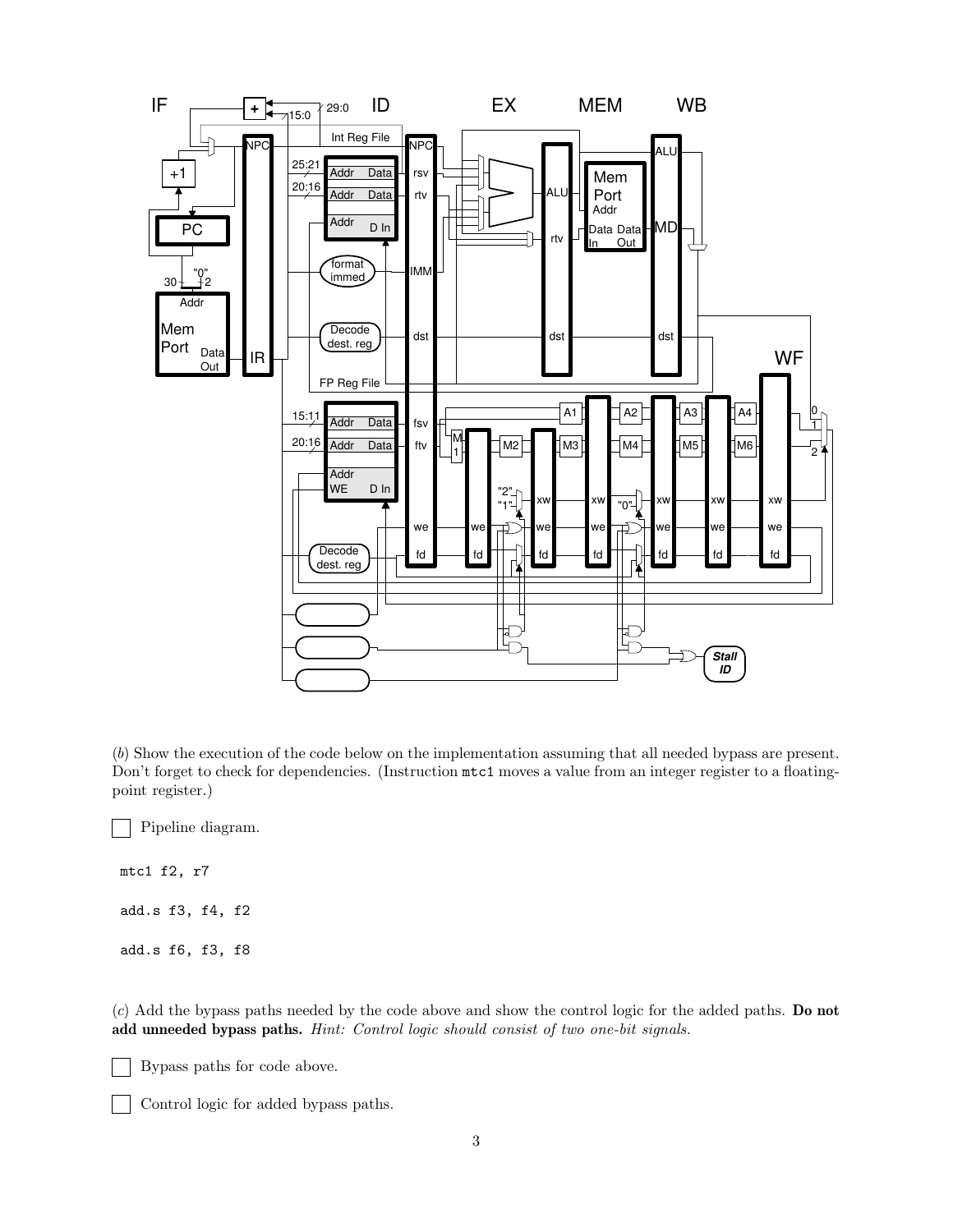Problem 2: (20 pts) Illustrated is the execution of some code on our dynamically scheduled MIPS implementation along with the contents of the ID register map, the commit register map, and the physical register file. The implementation itself is shown on the next page.

|                        |     | 0            | $\mathbf{1}$ | $\overline{2}$ | 3  | 4              | 5              | 6  | $\overline{7}$ | 8   | 9  |     |     |             |               |    |
|------------------------|-----|--------------|--------------|----------------|----|----------------|----------------|----|----------------|-----|----|-----|-----|-------------|---------------|----|
| # Cycle                |     |              |              |                |    |                |                |    |                |     |    | 10  | 11  | 12          | 13            | 14 |
| mul.d f2, f4, f6       |     | IF           | ID           | Q              | RR | M1             | M <sub>2</sub> | M3 | M4             | WF  | C  |     |     |             |               |    |
| add.d f4, f2, f10      |     |              | ΙF           | ID             | Q  |                |                |    | RR             | A1  | A2 | A3  | WF  | $\mathsf C$ |               |    |
| 1dc1 $f2,0(r1)$        |     |              |              | ΙF             | ID | Q              | EA             | МE | WF             |     |    |     |     |             | $\mathcal{C}$ |    |
| sub.d f2, f2, f8       |     |              |              |                | IF | ID             | Q              | RR | A1             | A2  | A3 | WF  |     |             |               | C  |
| # Cycle                |     | $\mathbf 0$  | $\mathbf{1}$ | $\mathbf{2}$   | 3  | 4              | 5              | 6  | $\overline{7}$ | 8   | 9  | 10  | 11  | 12          | 13            | 14 |
| ID Register Map        |     |              |              |                |    |                |                |    |                |     |    |     |     |             |               |    |
| F2:                    | 12  |              | 9            |                | 71 | 99             |                |    |                |     |    |     |     |             |               |    |
| F4:                    | 18  |              |              | 51             |    |                |                |    |                |     |    |     |     |             |               |    |
| # Cycle                |     | $\mathsf{O}$ | $\mathbf{1}$ | $\overline{2}$ | 3  | 4              | 5              | 6  | $\overline{7}$ | 8   | 9  | 10  | 11  | 12          | 13            | 14 |
| Commit Register Map    |     |              |              |                |    |                |                |    |                |     |    |     |     |             |               |    |
| F2:                    | 12  |              |              |                |    |                |                |    |                |     | 9  |     |     |             | 71            | 99 |
| F4:                    | 18  |              |              |                |    |                |                |    |                |     |    |     |     | 51          |               |    |
| # Cycle                |     | $\mathbf 0$  | $\mathbf{1}$ | $\overline{2}$ | 3  | $\overline{4}$ | 5              | 6  | $\overline{7}$ | 8   | 9  | 10  | 11  | 12          | 13            | 14 |
| Physical Register File |     |              |              |                |    |                |                |    |                |     |    |     |     |             |               |    |
| 9                      |     |              | C            |                |    |                |                |    |                | 2.1 |    |     |     |             | I             |    |
| 12                     | 2.0 |              |              |                |    |                |                |    |                |     | ٦  |     |     |             |               |    |
| 18                     | 4.0 |              |              |                |    |                |                |    |                |     |    |     |     |             |               |    |
| 51                     |     |              |              |                |    |                |                |    |                |     |    |     | 4.1 |             |               |    |
| 71                     |     |              |              |                |    |                |                |    | 2.2            |     |    |     |     |             |               |    |
| 99                     |     |              |              |                |    | D              |                |    |                |     |    | 2.3 |     |             |               |    |
| # Cycle                |     | 0            | 1            | $\overline{2}$ | 3  | 4              | 5              | 6  | $\overline{7}$ | 8   | 9  | 10  | 11  | 12          | 13            | 14 |

(a) Answer the following

Which physical register was allocated for f4 in add.d?

If one used the ID map to determine the value of  $f2$  in cycle 11, what value would one obtain? *Hint*: It's a two-step process.

If one used the commit map to determine the value of f2 in cycle 11, what value would one obtain? Hint: It's a two-step process.

In cycle 11 where is the value of f2 from 1dc1 located?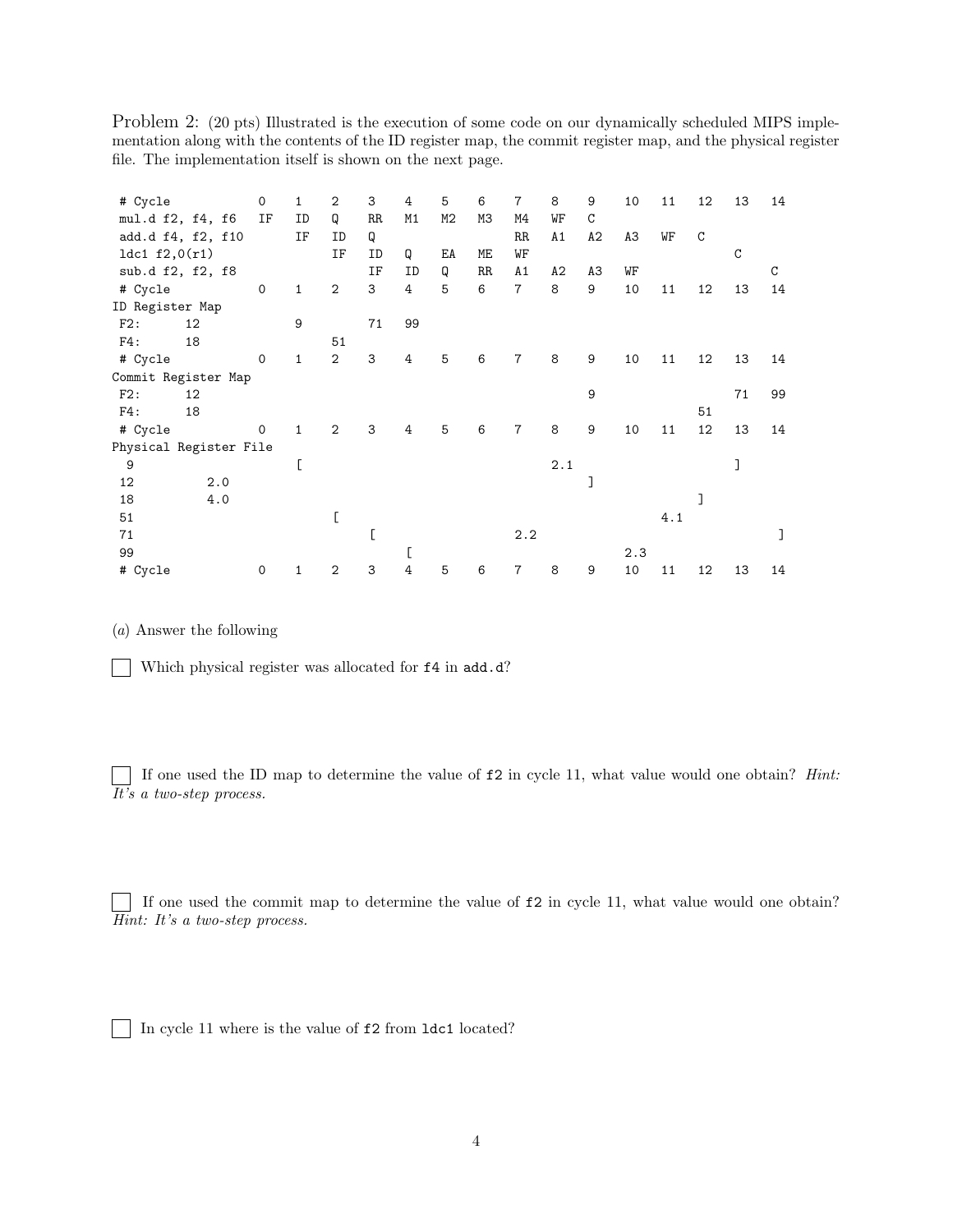Problem 2, continued: Dynamically scheduled processor shown for reference.

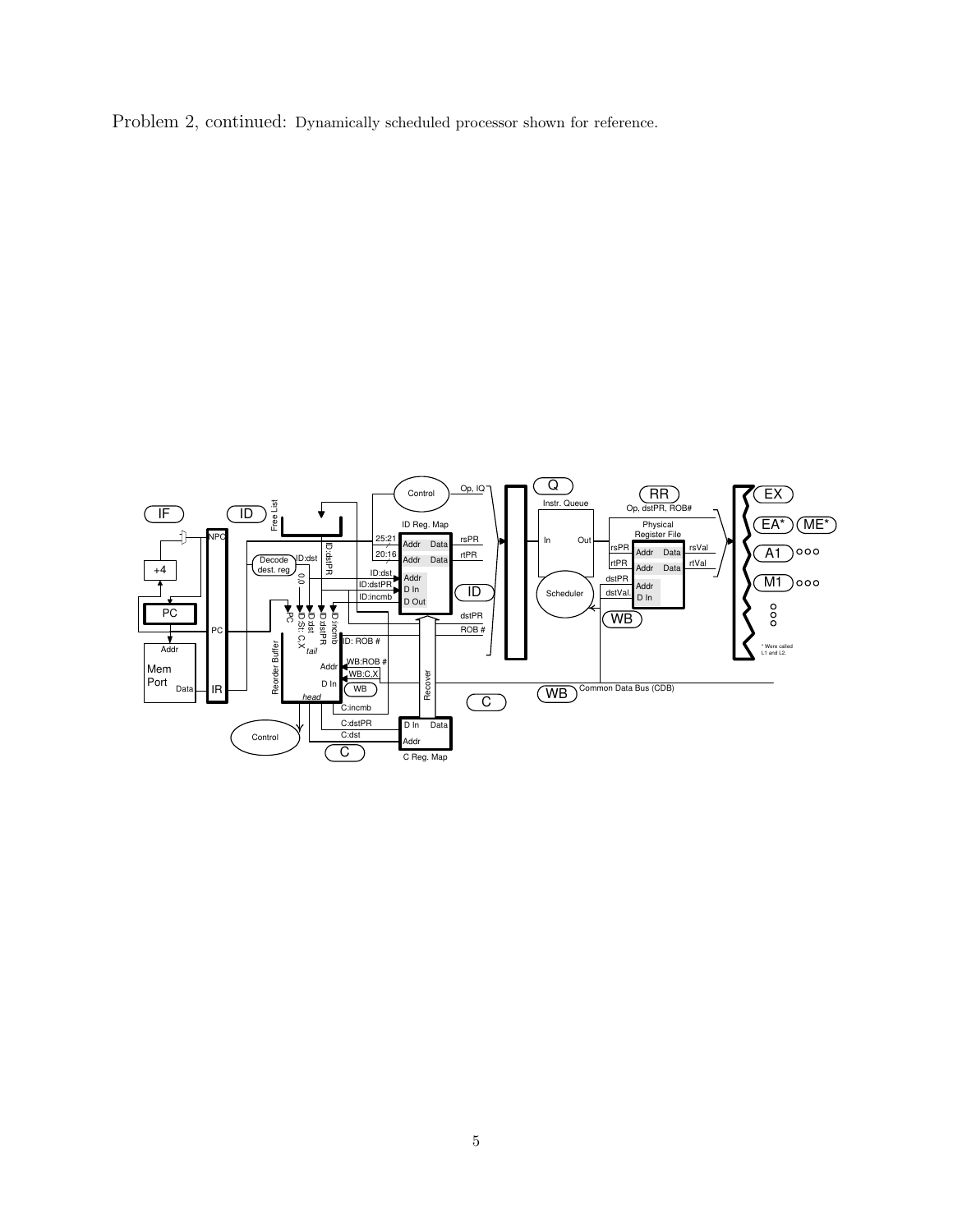|  |  | Problem 2, continued: |
|--|--|-----------------------|
|--|--|-----------------------|

| # Cycle                |     | $\mathsf{O}$ | $\mathbf{1}$ | $\overline{2}$ | 3           | 4  | 5  | 6  | $\overline{7}$ | 8   | 9  | 10  | 11  | 12          | 13          | 14 |
|------------------------|-----|--------------|--------------|----------------|-------------|----|----|----|----------------|-----|----|-----|-----|-------------|-------------|----|
| mul.d f2, f4, f6       |     | IF           | ID           | Q              | RR.         | M1 | M2 | МЗ | M4             | WF  | C  |     |     |             |             |    |
| add.d f4, f2, f10      |     |              | ΙF           | ID             | Q           |    |    |    | $_{\rm RR}$    | A1  | A2 | A3  | WF  | $\mathsf C$ |             |    |
| 1dc1 $f2,0(r1)$        |     |              |              | IF             | ID          | Q  | EA | ME | WF             |     |    |     |     |             | $\mathbf C$ |    |
| sub.d f2, f2, f8       |     |              |              |                | ΙF          | ID | Q  | RR | A1             | A2  | A3 | WF  |     |             |             | C  |
| # Cycle                |     | $\mathbf 0$  | $\mathbf{1}$ | $\mathbf{2}$   | 3           | 4  | 5  | 6  | $\overline{7}$ | 8   | 9  | 10  | 11  | 12          | 13          | 14 |
| ID Register Map        |     |              |              |                |             |    |    |    |                |     |    |     |     |             |             |    |
| F2:                    | 12  |              | 9            |                | 71          | 99 |    |    |                |     |    |     |     |             |             |    |
| F4:                    | 18  |              |              | 51             |             |    |    |    |                |     |    |     |     |             |             |    |
| # Cycle                |     | $\mathsf{O}$ | $\mathbf{1}$ | $\overline{2}$ | $\mathsf 3$ | 4  | 5  | 6  | $\overline{7}$ | 8   | 9  | 10  | 11  | 12          | 13          | 14 |
| Commit Register Map    |     |              |              |                |             |    |    |    |                |     |    |     |     |             |             |    |
| F2:                    | 12  |              |              |                |             |    |    |    |                |     | 9  |     |     |             | 71          | 99 |
| F4:                    | 18  |              |              |                |             |    |    |    |                |     |    |     |     | 51          |             |    |
| # Cycle                |     | $\mathbf 0$  | $\mathbf{1}$ | 2              | 3           | 4  | 5  | 6  | $\overline{7}$ | 8   | 9  | 10  | 11  | 12          | 13          | 14 |
| Physical Register File |     |              |              |                |             |    |    |    |                |     |    |     |     |             |             |    |
| 9                      |     |              | D            |                |             |    |    |    |                | 2.1 |    |     |     |             |             |    |
| 12                     | 2.0 |              |              |                |             |    |    |    |                |     | ٦  |     |     |             |             |    |
| 18                     | 4.0 |              |              |                |             |    |    |    |                |     |    |     |     |             |             |    |
| 51                     |     |              |              | D              |             |    |    |    |                |     |    |     | 4.1 |             |             |    |
| 71                     |     |              |              |                | ſ           |    |    |    | 2.2            |     |    |     |     |             |             |    |
| 99                     |     |              |              |                |             | c  |    |    |                |     |    | 2.3 |     |             |             |    |
| # Cycle                |     | 0            | 1            | $\overline{2}$ | 3           | 4  | 5  | 6  | $\overline{7}$ | 8   | 9  | 10  | 11  | 12          | 13          | 14 |

(b) Suppose that in cycle 11 the contents of physical register number 71 was somehow changed, perhaps due to a one-time problem. If the code executes as shown then the program runs correctly. But if a hardware interrupt happens (is taken) at the wrong time execution would be incorrect because of this change. Explain why, illustrate timing details on the diagram.

Reason for incorrect execution.  $\sim$ 

Timing details on diagram.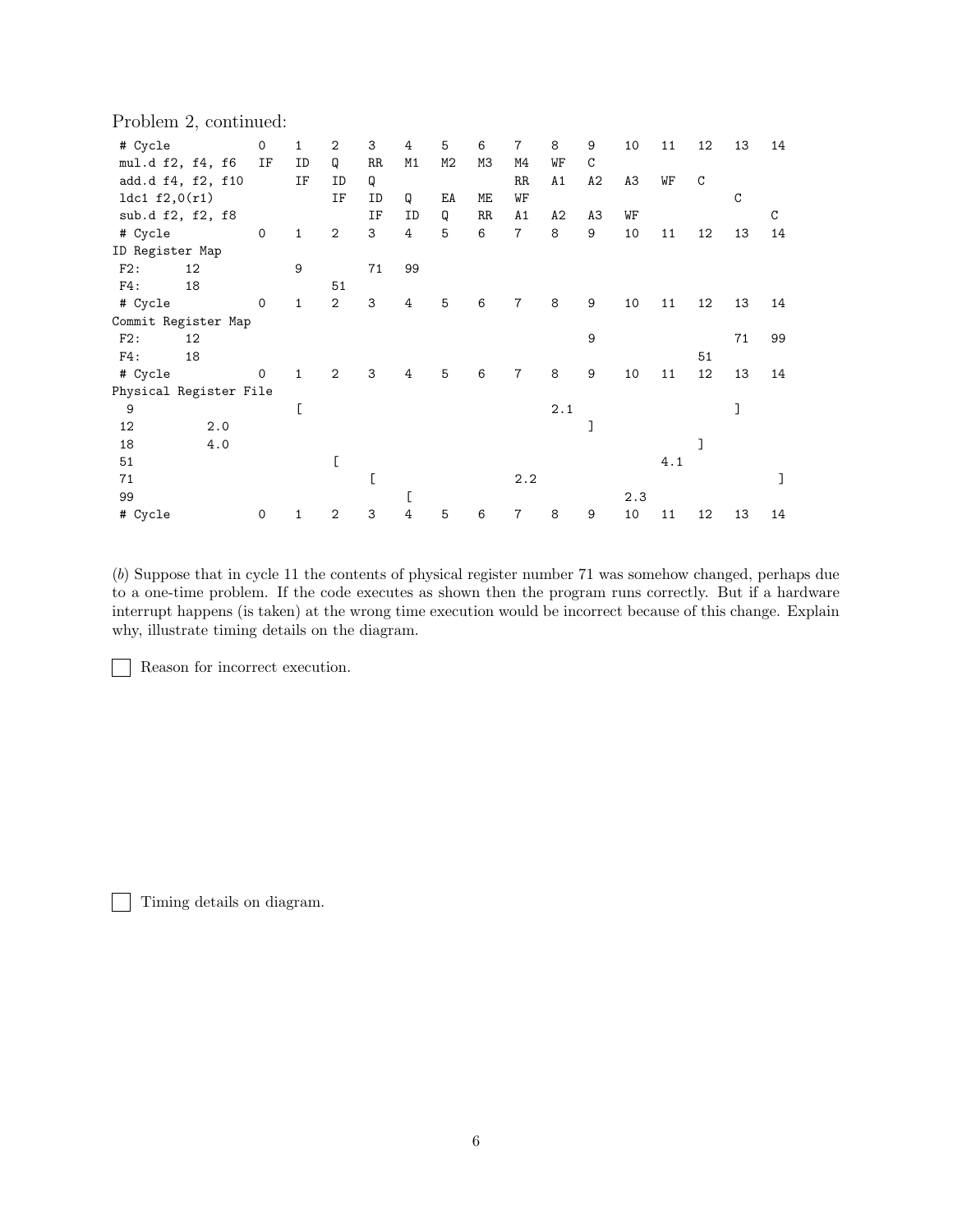Problem 3: (20 pts) The MIPS code below runs on a system using a bimodal branch predictor of the indicated sizes. Branch outcomes are shown for each branch, the outcome patterns will continue to repeat.

```
BIGLOOP:
B1: 0x1000 beq r1, r2 T T T T T N T N N T T T T T T N T N N T ...
... nonbranch insn.
...
B2: 0x1100 bne r3, r4 N N N N N N N N N N N N N N N N N N N N ...
nop
j BIGLOOP
nop
```
(a) What is the accuracy after warmup of a bimodal branch predictor with a  $2^{14}$ -entry BHT on branch B1?

|  | $\Box$ 2 <sup>14</sup> -entry BHT bimodal accuracy on B1. |  |  |  |  |  |
|--|-----------------------------------------------------------|--|--|--|--|--|
|--|-----------------------------------------------------------|--|--|--|--|--|

(b) What is the accuracy after warmup of a bimodal branch predictor with a  $2^4$ -entry BHT on branch B1?

2 4 -entry BHT bimodal accuracy on B1.  $\mathbf{I}$ 

(c) What is the smallest BHT size for which one can obtain the same accuracy on branch B1 as a  $2^{14}$  entry table? Explain.

Smallest size for  $2^{14}$  entry accuracy.

Reason.

(d) Normally the BHT in a MIPS implementation is indexed starting at bit position 2 (omitting the 2 least-significant digits) of the branch PC (address). For the following questions think about answers to the preceding parts but answer the question for ordinary programs, not the code sample above.

|  | Why might starting at position 3 or 4 be better? |  |  |  |  |
|--|--------------------------------------------------|--|--|--|--|
|--|--------------------------------------------------|--|--|--|--|

Why might starting at position 10 or 11 be worse?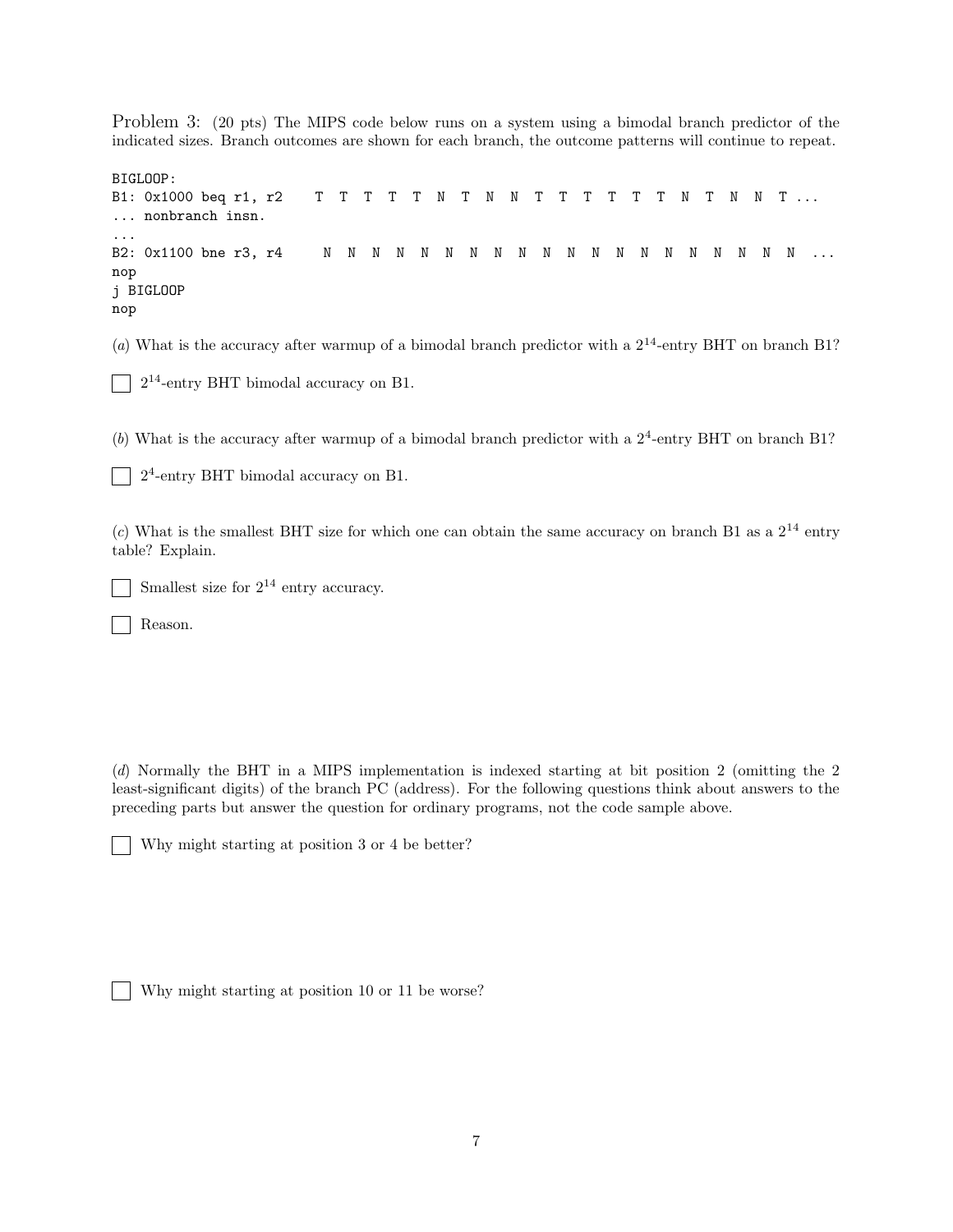Problem 4: (20 pts) The diagram below is for a 4-MiB ( $2^{22}$ -character) set-associative cache with a line size of 16 characters on a system with the usual 8-bit characters.

(a) Answer the following, formulæ are fine as long as they consist of grade-time constants.

Fill in the blanks in the diagram.



Show the address bit categorization. Label the sections appropriately. (Alignment, Index, Offset, Tag.)  $\mathbf{1}$ 

| ⋍<br>. |  |  |
|--------|--|--|
|        |  |  |

Associativity:

Memory Needed to Implement (Indicate Unit!!):

Show the bit categorization for a 64-way set-associative cache with the same capacity and line size.

Address: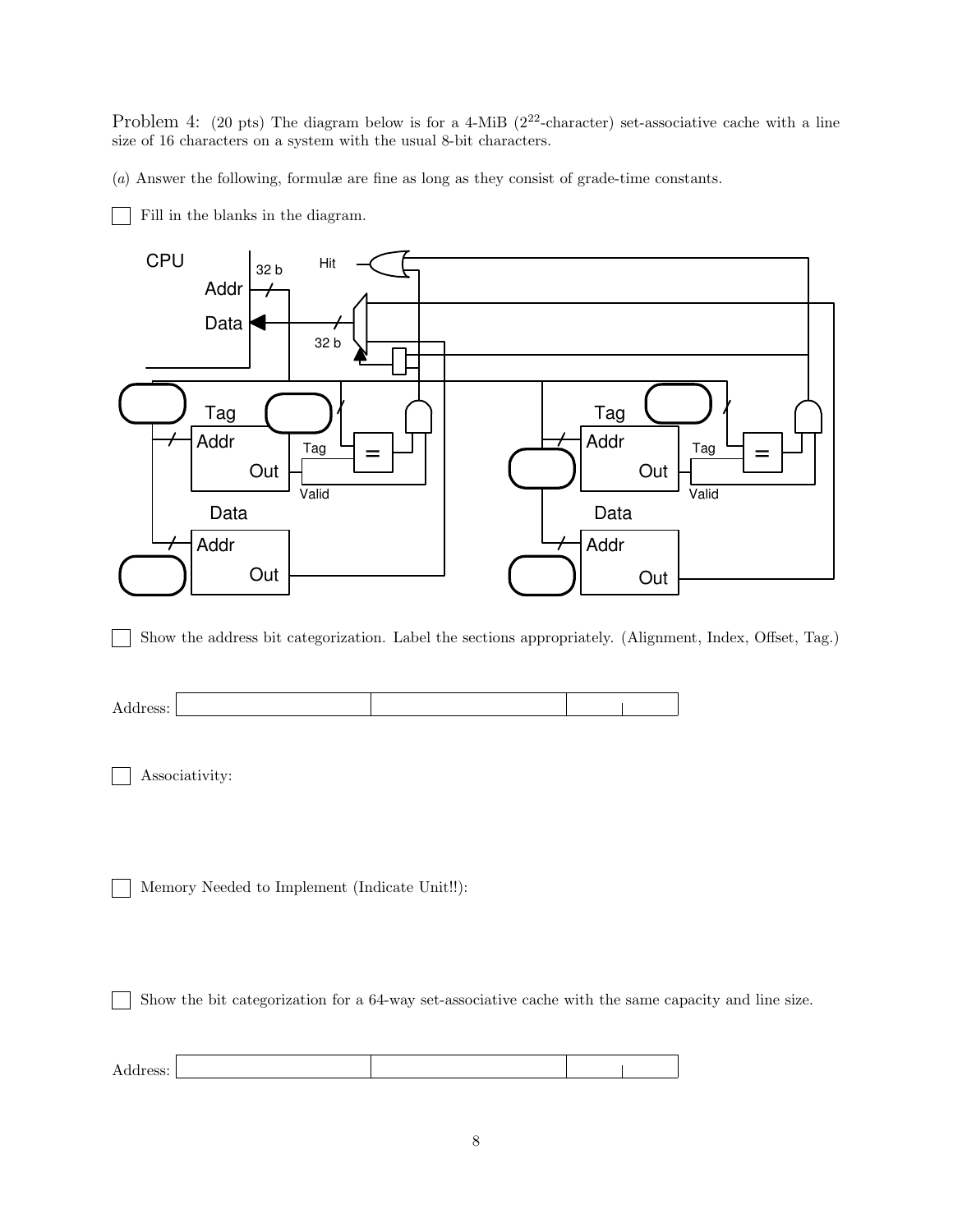## Problem 4, continued:

(b) The code below runs on the same cache as the first part of this problem. Initially the cache is empty; consider only accesses to the array.

What is the hit ratio running the code below? Explain  $\mathbf{I}$ 

```
double sum = 0.0;
short *a = 0x2000000; // sizeof(short) = 2 characters.
int i;
int ILIMIT = 1 \le 10;
                         1/ = 2^{10}for(i=0; i<ILIMIT; i++) sum += a[ i ];
```
 $(c)$  The code below runs on a **direct mapped cache** with the same line size and capacity as the cache from the first part. Initially the cache is empty; consider only accesses to the arrays. Choose b, ILIMIT, and ISTRIDE so that the cache is completely filled in the minimum number of iterations (minimum ILIMIT). (Every access should be a miss.)

b, ILIMIT, and ISTRIDE

```
Briefly explain each choice.
```

```
double sum = 0.0;
char *a = 0x2000000; // sizeof(char) = 1 character.
char *b = // FILL IN
int i;
int ILIMIT = \frac{1}{\sqrt{2}} // FILL IN
int ISTRIDE = // FILL IN
for(i=0; i<ILIMIT; i++)
 sum += a[ i * ISTRIDE ] + b[ i * ISTRIDE ];
```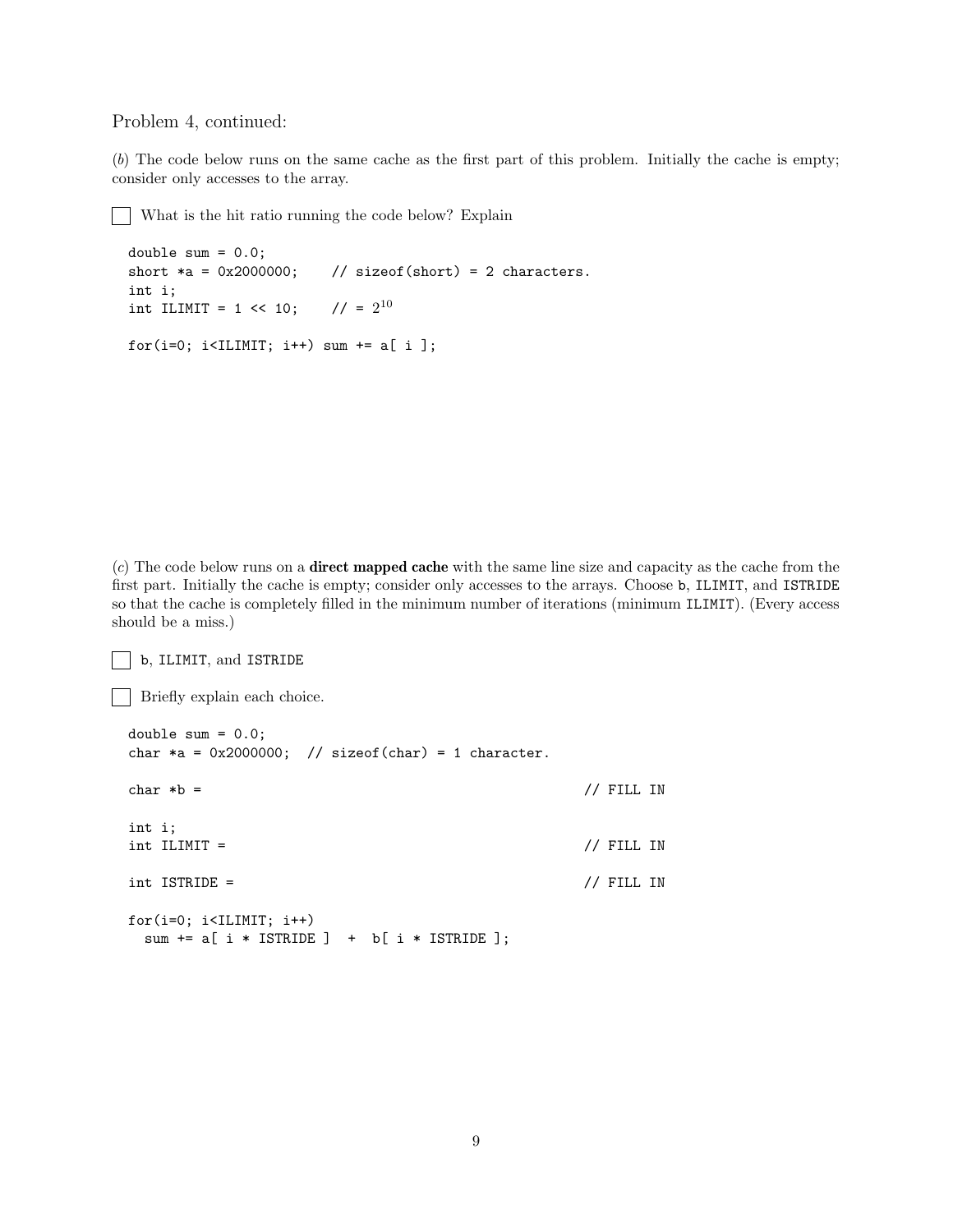Problem 5: Answer each question below.

(a) (5 pts) Consider trap instructions and instructions that raise exceptions.

What are trap instructions typically used for?

Sometimes when an instruction in a program raises an exception the program ultimately is allowed to continue. Give an example of such an exception, and what the handler might do.

(b) (5 pts) When a MIPS instruction raises an exception the type of exception is written to the cause register. SPARC V8 lacks an equivalent of a cause register, so what does it use as a substitute? Explain.

SPARCs alternative to MIPS' cause register.